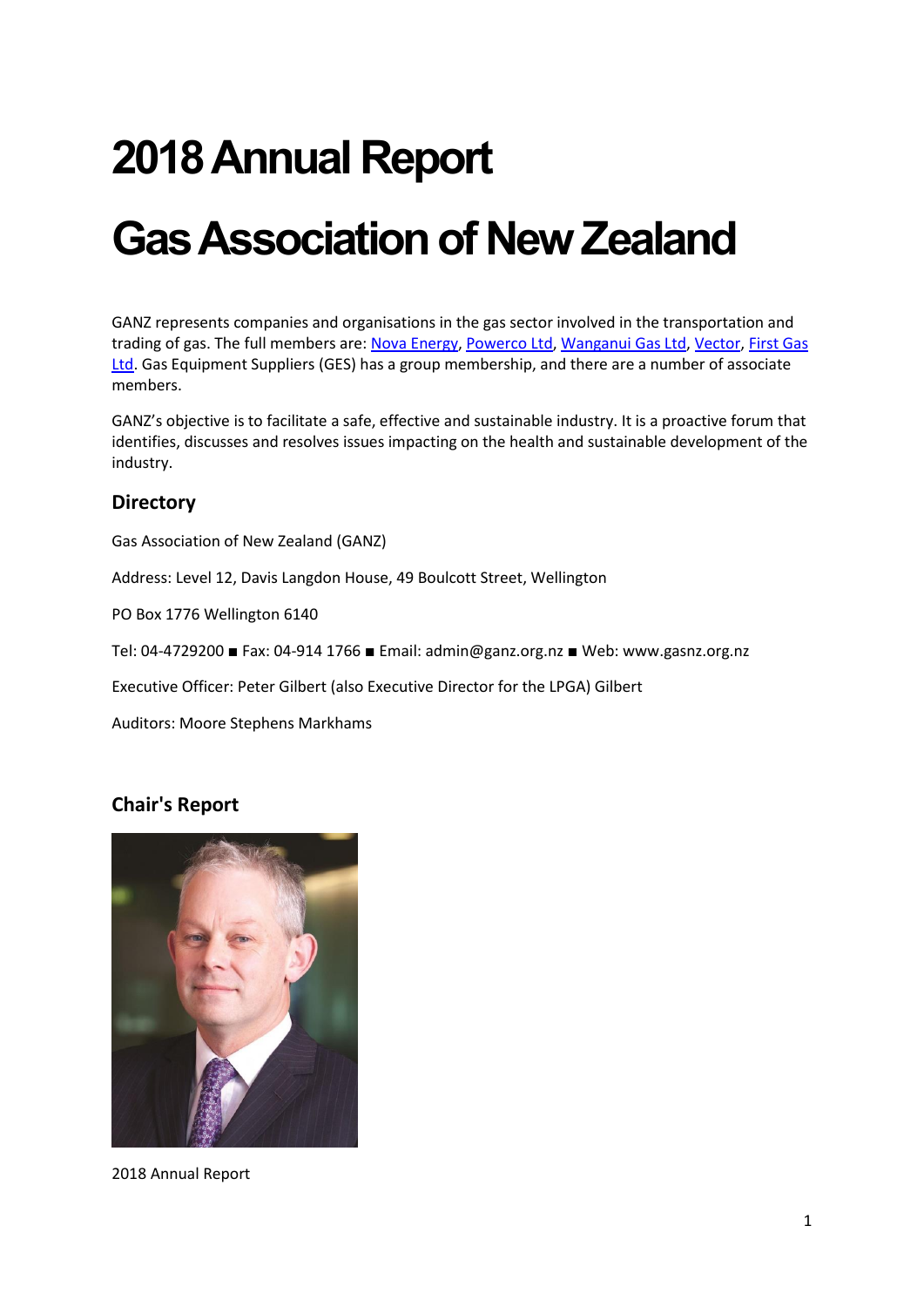2018 has been another year dominated by climate change and the transition to a low carbon future. The Government's announcement that it would ban new offshore drilling permits created gas supply concern throughout industry participants and consumers. While intended to signal a reduction of use in fossil fuels in the future, the ban impacted industry confidence and created confusion for gas users, unsure of how long they would be able to use gas.

The year also saw the publication of the Government's Productivity Commission's Low Emissions Economy report, the establishment of the Interim Climate Commission, and commencement of the legislation for the Zero Carbon Act that will set out the requirement for NZ to achieve net zero carbon by 2050.

Key to the Low Emissions Economy report are the following Government actions:

- *1. We stop burning fossil fuels and switch to using electricity and other low-emission energy sources*
- *2. We undertake substantial levels of afforestation*
- *3. We make changes to the structure and methods of agricultural production*

GANZ has had a busy year responding to these events by providing an industry voice to Government Ministers and officials, summiting on relevant consultation documents and providing balanced information for consumers.

While there is a clear need to combat climate change, there is also an important role for gas to play in the decarbonisation of coal and diesel, and for gas to provide the affordable and reliable energy NZ needs to prosper. And at the same time, research and development continues around the work to find ways for gas to transition to a low emissions fuel through options such as hydrogen blending, substitution and biogas.

We have made positive progress in defining the framework and way forward for a new competency system for people to meet the industry's quality and safety standards, but there is a lot of work to complete.

The future for the gas industry is far from certain and the need for its participants to work collectively and cooperatively through GANZ has never been greater.

Thank you to all who have contributed to the Association's activities throughout the year.

Stuart Dickson

US 10

GANZ Chair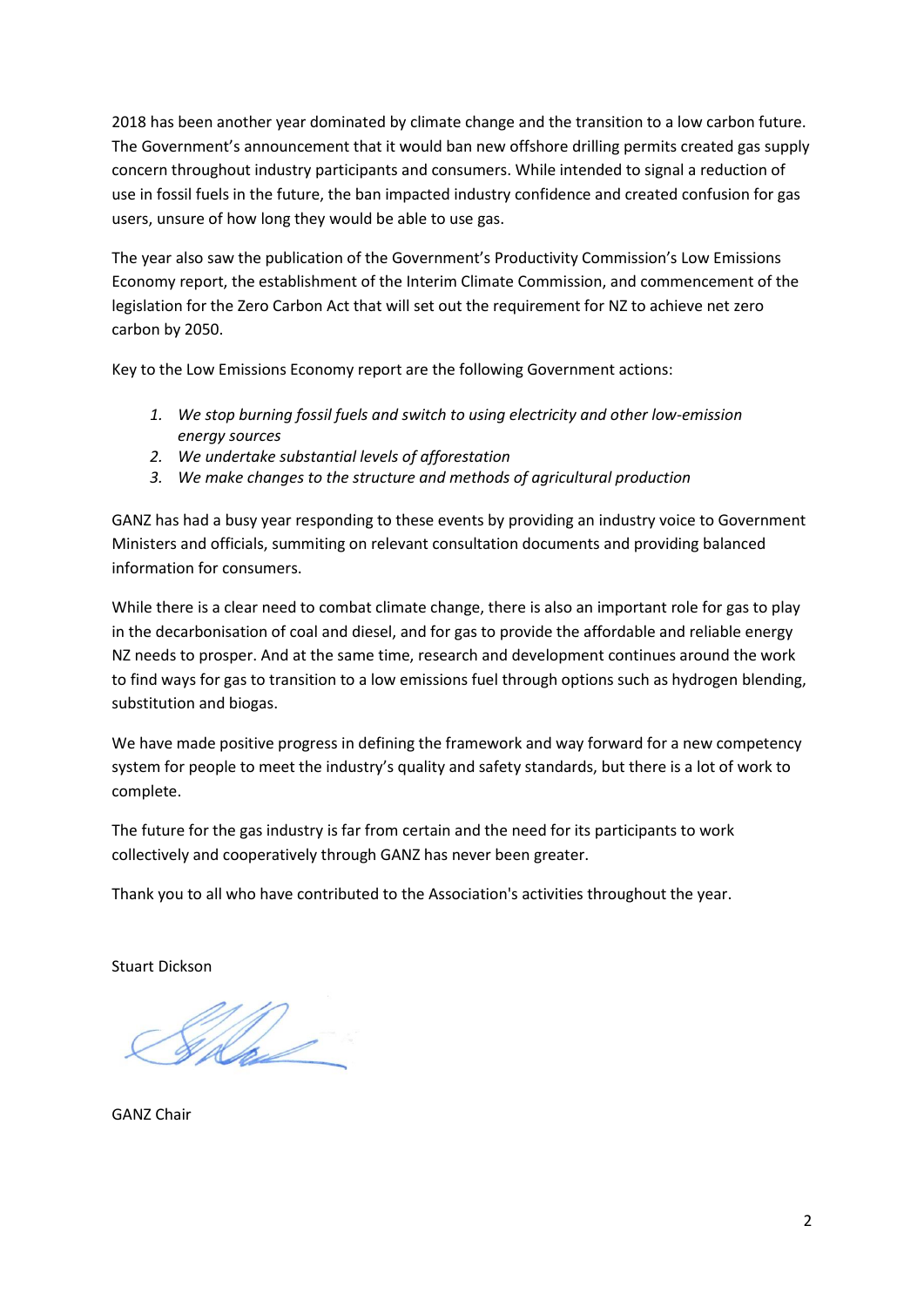# **Advocacy**

# **Maintaining close ties with the GIC**

Andrew Knight has been appointed as the new Chief Executive for the GIC. Previously a GIC director himself, Mr Knight took over the role of Chief Executive from Steve Bielby in March 2018.

Mr Knight is an accountant by trade and has management experience in the energy sector, holding positions with Vector Limited, the NGC Holdings Limited Group of Companies, the Australian Gas Light Company and Fletcher Challenge Energy.



*New GIC Chief Executive, Andrew Knight.*

# **Continuing the professional relationship with EECA**

The Energy Efficiency and Conservation Authority (EECA) has been an important stakeholder and influencer for our industry. We have always maintained a professional working relationship with the Authority and this has continued under current Chief Executive, Andrew Caseley.

The Executive Director met with Mr Caseley and other staff members during the year to discuss gas and LPG issues of mutual interest, in particular the Concept Consulting report on the "Electricity generation implications of large-scale fuel-switching from gas to electricity" (which is discussed in further detail on page 7).

We believe gas remains an acceptable solution for EECA, as shown by the continuing inclusion of flued gas heaters on their home heating TV adverts and the coverage of gas water heating on their website.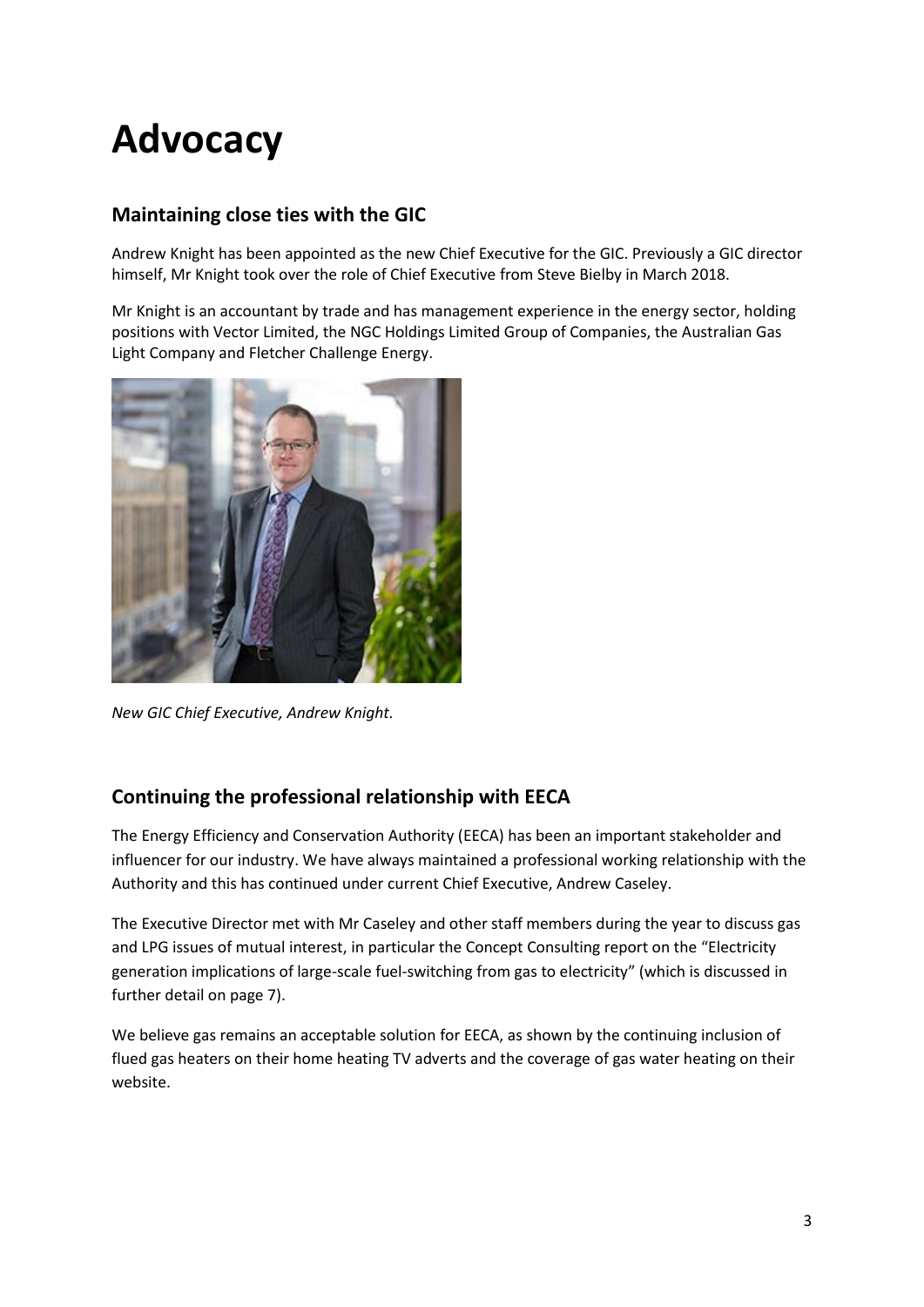

*EECA Chief Executive, Andrew Caseley.*

#### **New name, same close relationship**

The Electricity and Gas Complaints Commissioner Scheme may have been renamed Utilities Disputes, but we have maintained the same ongoing close relationship with this organisation.

Natural gas continues to have a low number of complaints relative to both LPG and Electricity. Following a meeting with the Executive Director, Utilities Disputes agreed to provide comparison statistics.

Example of statistics:

|                   | Nat gas | Cylinder | Electricity |
|-------------------|---------|----------|-------------|
|                   |         | LPG      |             |
| Cases during year | 124     | 219      | 5241        |
| Query             | 62      | 96       | 3179        |
| Complaint         | 62      | 123      | 2054        |
| level 1           | 6       | 5        | 151         |
| level 2           | 3       | 1        | 102         |
| level 3           | 2       | 1        | 71          |

#### **Efficiency of gas recognised by the NZ Green Building Council**

As we reported last year, the Association contacted the Green Building Council (GBC) regarding its 'Homestar' rating system, which appeared to discourage the use of gas heating for higher-rated "green" homes.

Following discussion with the GBC, this issue was fully resolved, and the GBC amended their guide to accurately reflect the value of gas heating.

This year, they are producing a guide for existing homes called 'HomeFit', an inspection-based assessment of the health, comfort, energy efficiency and safety of a New Zealand home. It covers a range of topics that a panel of experts believes to be essential for a home to be liveable.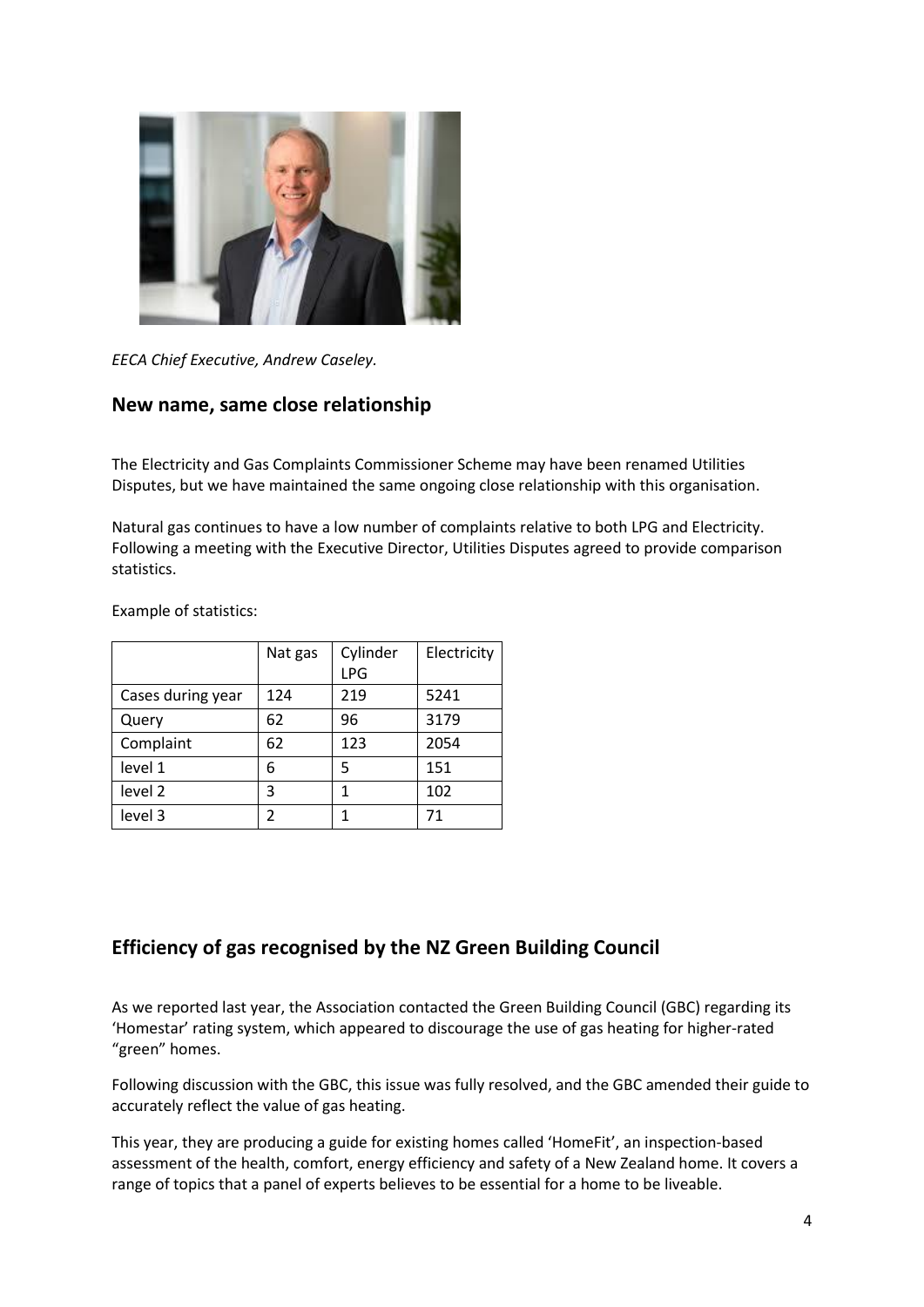HomeFit also includes a higher standard called 'HomeFit PLUS'. This results in a home that is warmer, drier, more comfortable and more energy efficient than HomeFit.

It is pleasing that gas water and space heating are both classed as efficient means of heating for this important benchmarking scheme.



#### **Promoting the role of gas in the zero-carbon debate**

The Government announcement of the ban of new offshore exploration permits is still impacting the exploration industry, and just as importantly, current and potential gas customers. The call centres of natural gas and LPG distributors and retailers have been dealing with customers concerned about the future availability of gas and whether it is a good idea to use it.

The Association, working with GANZ, has tackled this issue in two ways; meeting with Ministers and officials, and consumer messaging.

#### **Meeting with Ministers and officials:**

The most important visit was with the Minister for Climate Change, Hon James Shaw.

In April, representatives of Gas NZ (the Executive Director, the Association President and the GANZ Chair) met with Climate Change Minister, James Shaw, to discuss concerns that the announcement would cause concern for the large number of households and businesses that use gas directly for cooking, water and space heating, and process heating.

However, the Minister assured us the direct use of natural gas and LPG was not something this Government wanted to reduce any time soon. In his view, "Kiwis will be cooking sausages on gas BBQs for a long time to come."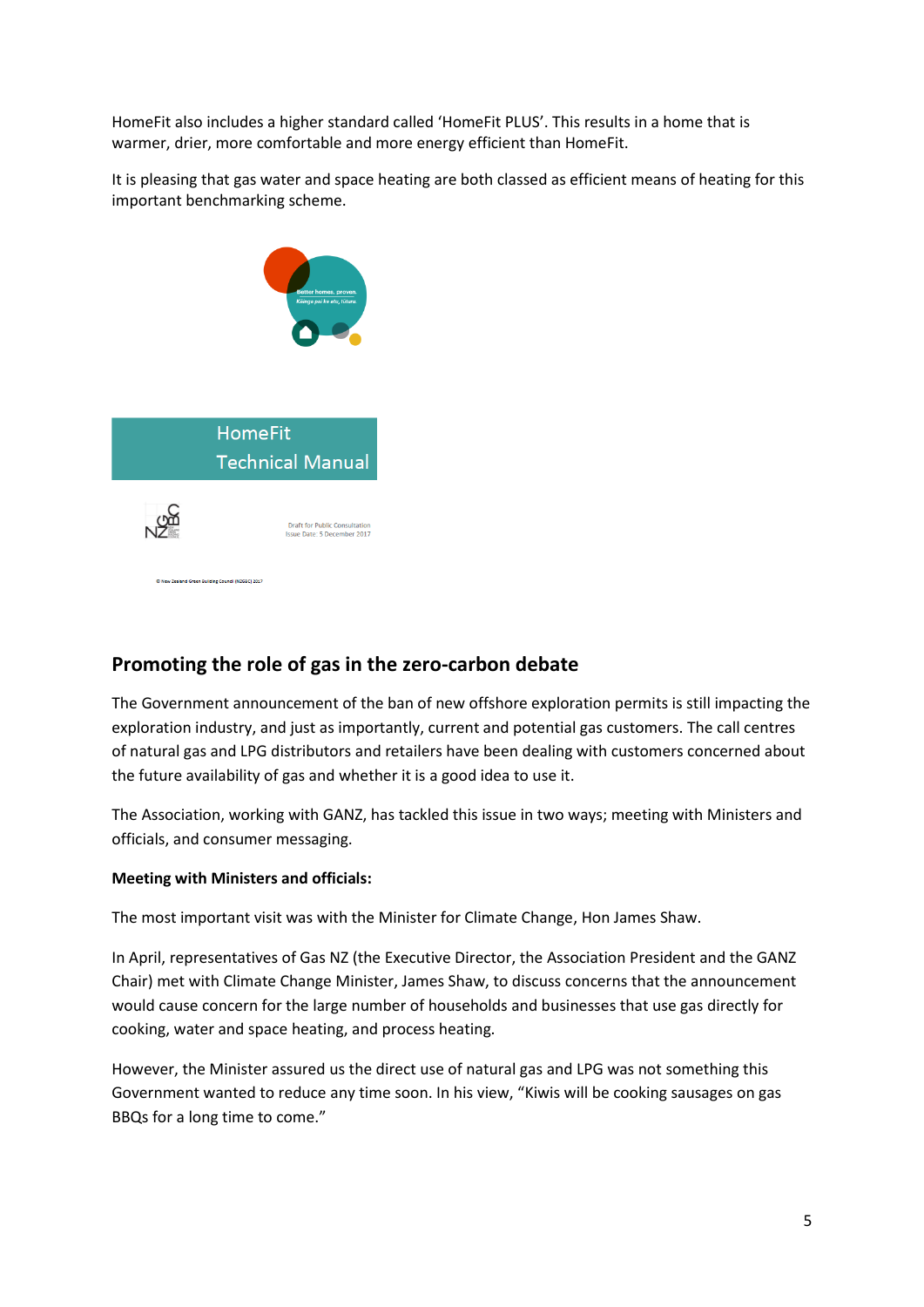Gas NZ's Briefing to the Incoming Minister noted that natural gas is used by 268,000 consumers in the North Island and LPG by 135,000 fixed customers in both Islands. LPG is also used by a massive number of gas BBQs, cooktops and other appliances throughout the country.

Gas has the lowest carbon emissions of any fossil fuel. Despite its significant market penetration, the direct use of gas by the residential sector produces only 0.75 per cent of New Zealand's total greenhouse gas emissions, and only 4.6 per cent of emissions can be attributed to households and private users.



*An under pressure Regional Economic Development Minister Shane Jones as Prime Minister Jacinda Ardern announces the end of oil exploration*

Mr Shaw indicated that while his long-term goals are to see New Zealand play its part in the global transition away from using fossil fuels, he understood the value of the direct use of gas for the residential and commercial sector in New Zealand's current energy equation.

He said that although the goal is decarbonisation, there are still several unanswered questions about how that will be achieved. The Government is working on answering those questions as a priority via the new Climate Change Committee, which is looking specifically at the use of fossil fuels in the energy system. In the meantime, there is no need for gas users to be concerned about future supplies of natural gas and LPG.

Although future gas reserves are a concern for the wider gas industry, residential and light commercial/industrial consumers can continue to use gas with confidence, knowing there will be plenty in New Zealand for years to come.

While the Government may have banned new off-shore permits, there are still plenty of existing offand on-shore prospects, and there is no ban on new on-shore permits.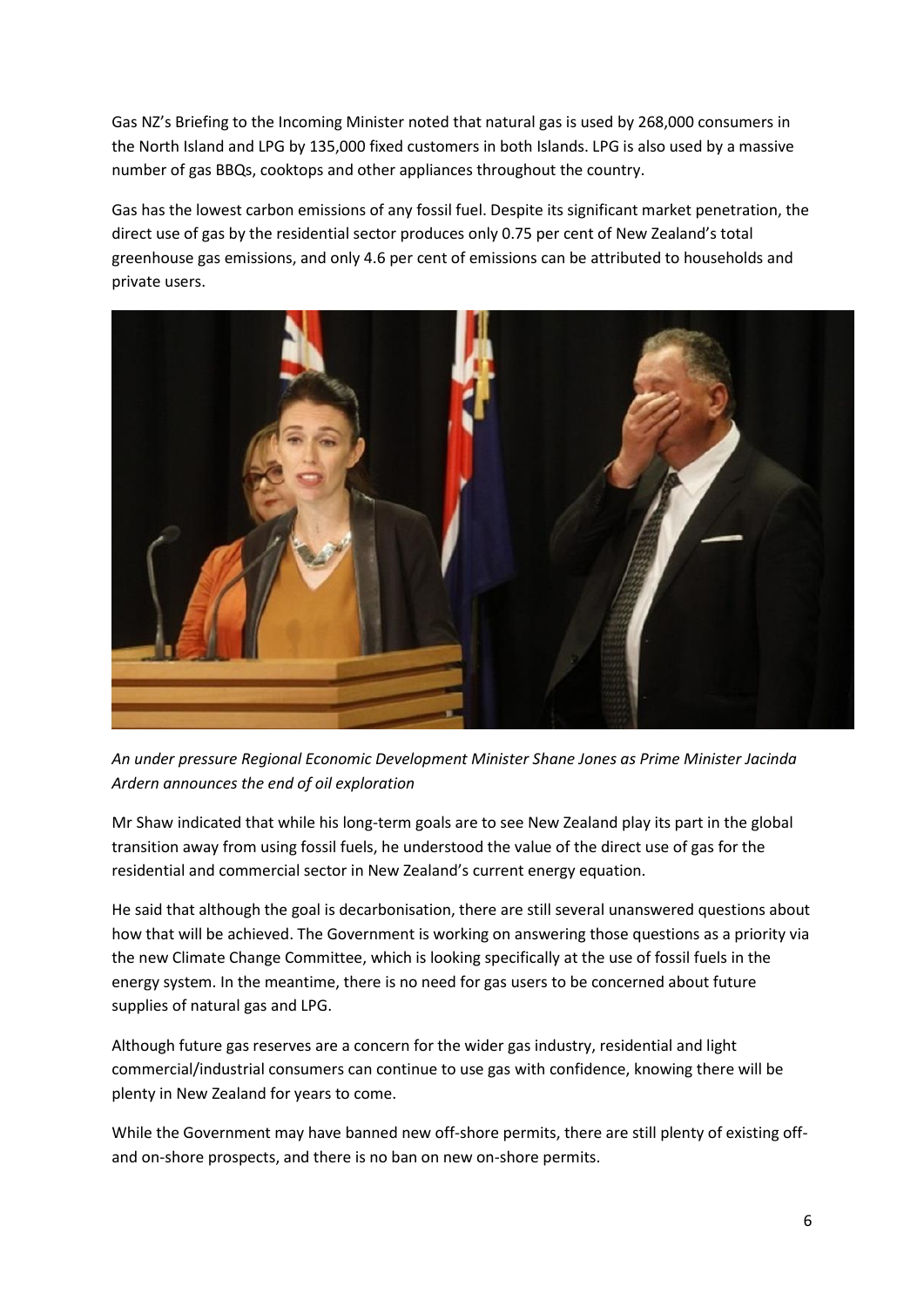Meetings were also held with a range of other MPs involved in the energy/environment space. These include:

- Erica Stanford, National MP and member of the environment select committee
- Johnathon Young, National MP, chair of the economic development select committee
- Scott Simpson, National MP and environment spokesperson
- Poto Williams, Labour MP and member of the environment select committee
- Deborah Russell, Labour MP and chair of the environment select committee
- Gareth Hughes Green MP Energy spokesperson

These meetings were designed to brief the MPs on the role gas plays in New Zealand's energy equation, as well as the size of the gas market and the impacts, both in terms of energy supply and energy cost, of making people change from the direct use of gas to electricity.

As mentioned earlier, the Executive Director also had meetings with EECA, the Ministry for the Environment (MfE) and the Ministry of Business, Innovation and Employment (MBIE).

These meetings discussed the role of gas in a net zero-carbon world and presented the Concept Consulting report. The officials were very receptive to the report, as it was timely, factual, and a unique piece of work that had not been carried out anywhere else (see below).

# **Report on electricity generation implications of large-scale fuel-switching from gas to electricity.**

GANZ and the LPGA commissioned this report to provide independent information on the importance of gas to the New Zealand energy system and the effect of replacing it with electricity.

According to the report, a total of 54 petajoules (PJ) of gas (45 PJ natural gas, nine PJ LPG) were consumed by direct users in 2017.

Concept analysed the amount of electricity generation that would be required if this demand for energy was to be replaced by electricity. In total, Concept estimated 14.2 TWh of additional generation would be required if today's existing direct users of gas switched to electricity.

Concept also considered the feasibility of this transition for the years leading up to 2050, with the Government's aim to reduce our emissions to net zero by 2050. The results showed this transition could be biting off more than New Zealand can chew.

If New Zealand wishes to completely transition away from petrol or diesel for transport, coal for industrial process heat and gas for process-space-and-water heating, the amount of new renewable generation required would be approximately double the annual electricity demand.

Based on this analysis, it will be a challenge to achieve fuel switching of the scale indicated by 2050.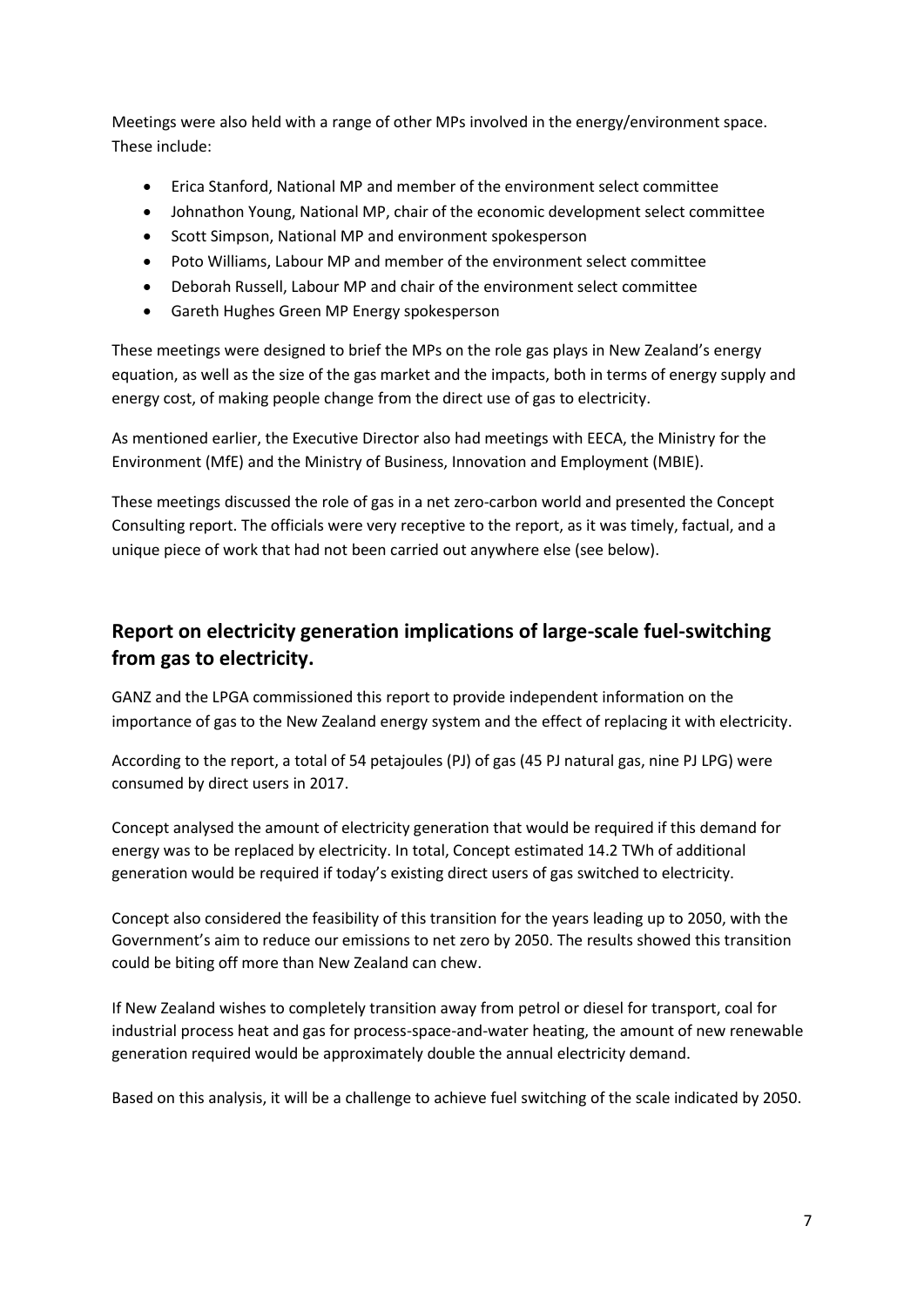

Given this observation, the report recommends that New Zealand should prioritise the sections of the economy it should de-carbonise, by focussing on those which are likely to have the largest carbon savings per unit of cost.

In this respect, it is considered that the merit order of options (from most economic to least economic) is broadly:

- Transitioning our transport fleet to EVs
- Displacing existing baseload gas-fired electricity generation
- Displacing coal-fired process heat
- Displacing existing direct-uses of gas

The report also pointed out that actions which result in 'early' fuel-switching from gas to electricity will not just be relatively costly, but could likely result in higher emissions by slowing the rate of fuel switching that would otherwise be possible from de-carbonising our more emissions-intensive coal and oil-based energy uses.

#### **Liaising with officials a key workstream**

An important part of the Executive Director's role is keeping in regular contact with key officials, for two reasons:

- To ensure we are kept aware of any developments in policy, regulations, or the Government's view of the industry
- To ensure industry developments, operations and views are communicated to the relevant officials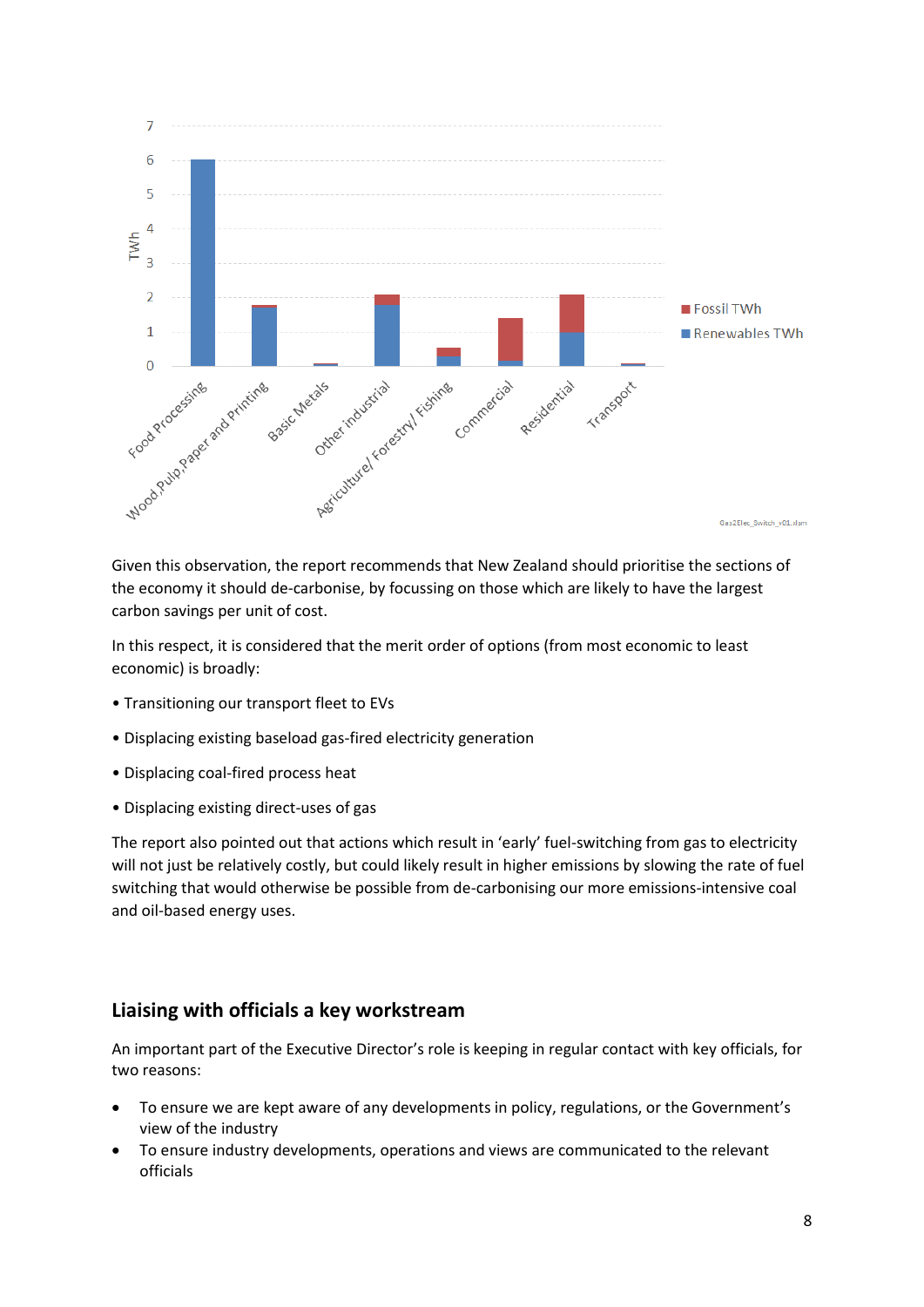Key contact is with representatives of MBIE (various sections such as Energy, Building and Construction, and Trade Measurement) MfE, the GIC, EECA, Environmental Protection Authority (EPA), WorkSafe NZ, Ministry of Transport and Utility Disputes.

Apart from the issue of gas in a net zero-carbon world, issues discussed were:

- The review of the funding model for NZ Standards
- The RMA changes and communicating this to Local Authorities

Contact with other key non-government stakeholders, such as the Plumbers, Gasfitters and Drainlayers (PG&D) Board, Master Plumbers NZ, Petroleum Exploration and Production New Zealand (PEPANZ), the Electricity Engineers Association (EEA) and the Electricity Network Association (ENA) also plays an important role in information sharing and co-operation.

This contact underpins the Association's work in helping to shape regulations and standards and providing consumer advocacy. It forms a major component of our annual workplan and is a valuable workstream.

# **Regulations**

This work stream is constantly busy and 2017 was no exception on the regulatory/operational environment front. The Association played a significant role in several standards, and the implementation of new regulations, working with WorkSafe NZ to solve a number of issues.

These regulations and standards are:

- Health and Safety at Work (Hazardous Substances) Regulations 2017
- EPA Notice for Hazardous Property Controls
- AS/NZS 5601.1 and 2 Gas installations
- Several gas appliance design standards in the AS/NZS 5260 series
- AS/NZS 4645 Gas Distribution Networks
- Review of the Plumbers Gasfitters and Drainlayers Act

# **Communications**

#### **Joint GANZ, LPGA and Beauty of Gas website reaching the two year mark**

The joint GANZ/LPGA and Beauty of Gas website [\(gasnz.org.nz\)](http://www.thebeautyofgas.co.nz/) was launched nearly two years ago, as an effective resource and a one-stop portal for those seeking information about gas.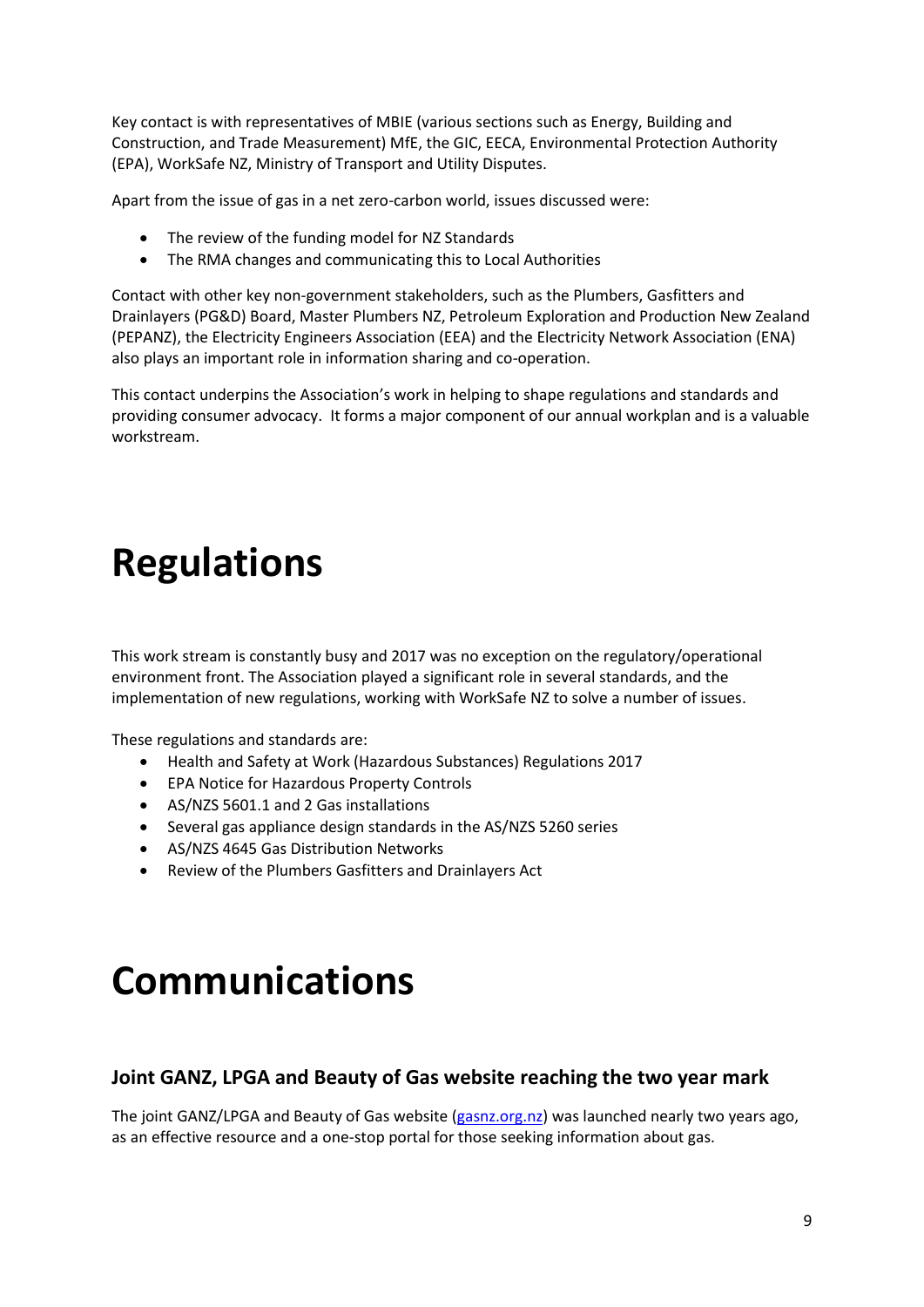The website links the GANZ website, the Association's website, and the Beauty of Gas site on a single GasNZ landing page.

The GasNZ banner has also formed the joint face of GANZ and the LPGA when interacting with government and officials on wider "gas" issues.



The Executive Director has two business cards; one for use on LPG Association business and the other a GasNZ business card used when representing both Associations. This has worked very well, and the MPs and officials visited under the GasNZ banner understand and appreciate the common approach of the two industries.

The two Associations agree common messages, collateral and approaches, and this makes our advocacy more effective.

The number of users of the GasNZ website has also increased, and since the optimisation carried out last year, the numbers now stand at 9,113 users, up from 2,400 prior to the optimisation.



#### **The optimisation of the Beauty of Gas website**

As part of our ongoing desire to improve consumer information, GANZ and the LPGAagreed to cofund a digital media-based campaign. The campaign had two elements:

- Developing a Search Engine Marketing (SEM) strategy for The Beauty of Gas to help reach the target of 5,000 visitors per quarter to the website. The strategy included a proposed approach as well as proposed AdWords (Google Search Ads) and optimisation.
- Developing a Social Media Marketing strategy for The Beauty of Gas to help reach the target of 5,000 visitors per quarter to the website. The strategy included the development of an editorial plan, a posting calendar, crafting the posts (image and copy), page management and reporting.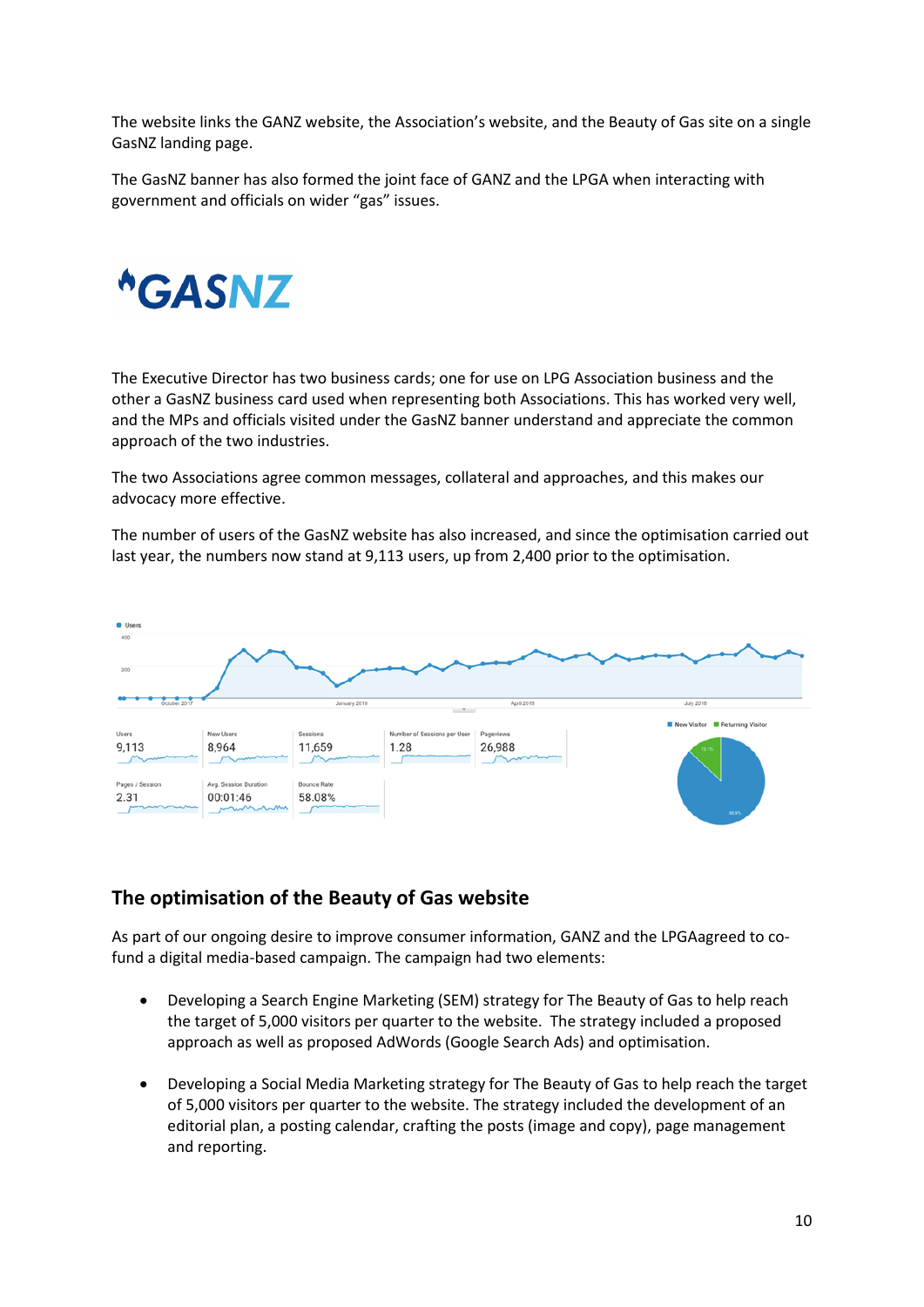The website has become more like a blog and the campaign's social media interaction is designed to encourage two-way communication between the industry and the consumer. It also emphasises the efficiencies that are associated with gas.

The results from the campaign are impressive.

#### **Campaign Overview**

The full campaign strategy, including blog material, commenced on 29 March 2018, and the campaign went live on 1 September 2018. To date, the campaign has demonstrated there is an audience for this type of content, with the results in this report highlighting the effectiveness of relevant blog content.

After experiencing the regular growth, in early July we experimented with turning off some of the blog content to see if it had an impact on the site performance. The drop off was significant. We turned everything back on in the last week of July and the response was immediate, as shown below.

The original target set for the campaign was 5,000 sessions per quarter. The campaign has achieved 29,000 sessions over eleven months with the blog info not kicking in until January 2018, plus over 4,000 blog sessions which are not reported through Google.



The steering committee will be meeting to review the effectiveness of the campaign and make decisions on future directions, as well as how this integrates with the proposed customer information campaign on gas in a net zero-carbon world.

We are also about to update the website to present a more modern, clean look which is equally as good on a mobile device (see below).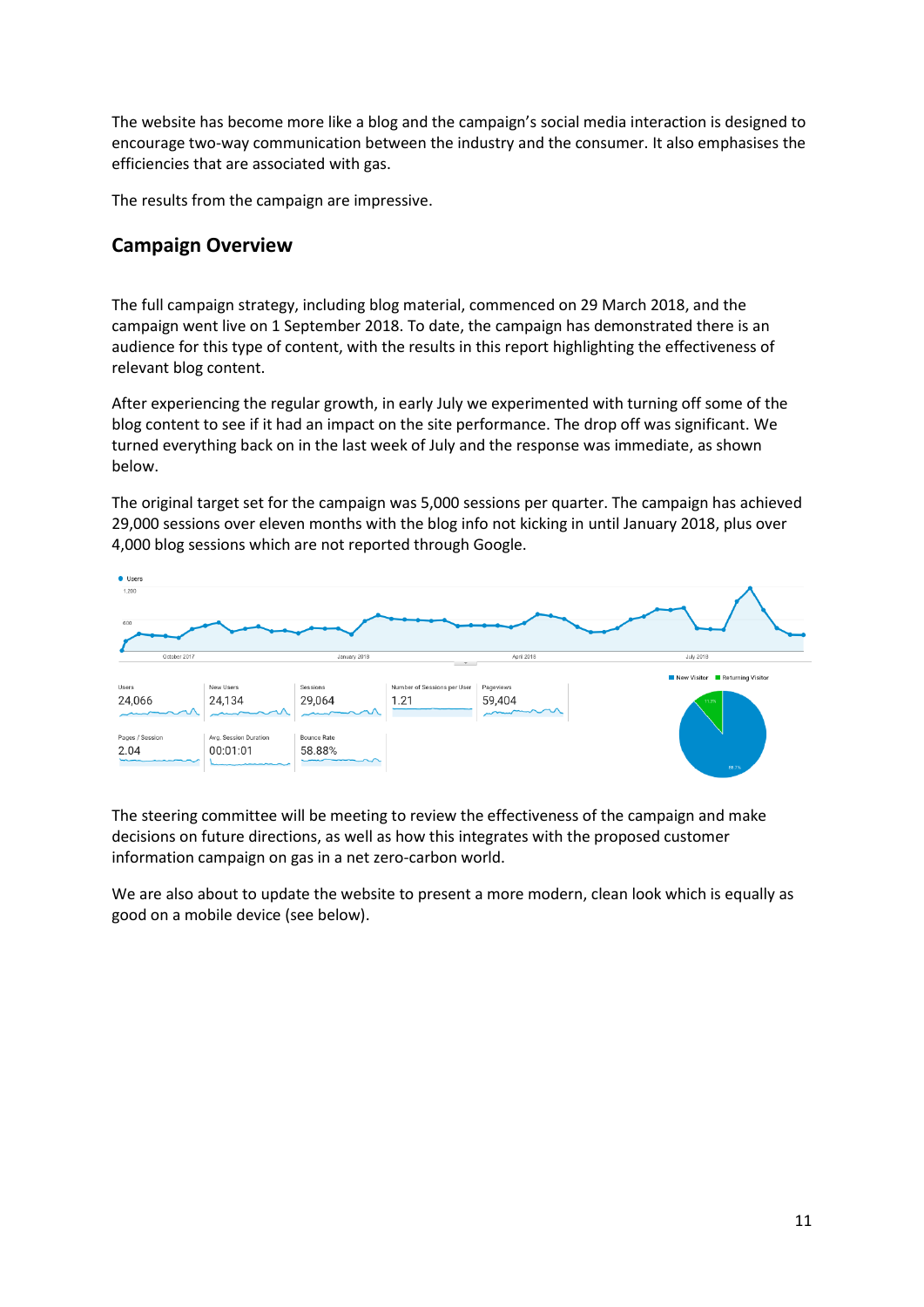

### **Addressing consumer concerns around the Government ban on new offshore exploration permits**

GasNZ has been exploring methods to address consumers' concerns and reassure them that gas is still a great option for their household needs, and for many years to come.

Gas NZ has been actively meeting with relevant MPs and officials to get to the crux of the situation, and to advocate for gas and the many benefits it has, both environmentally and economically.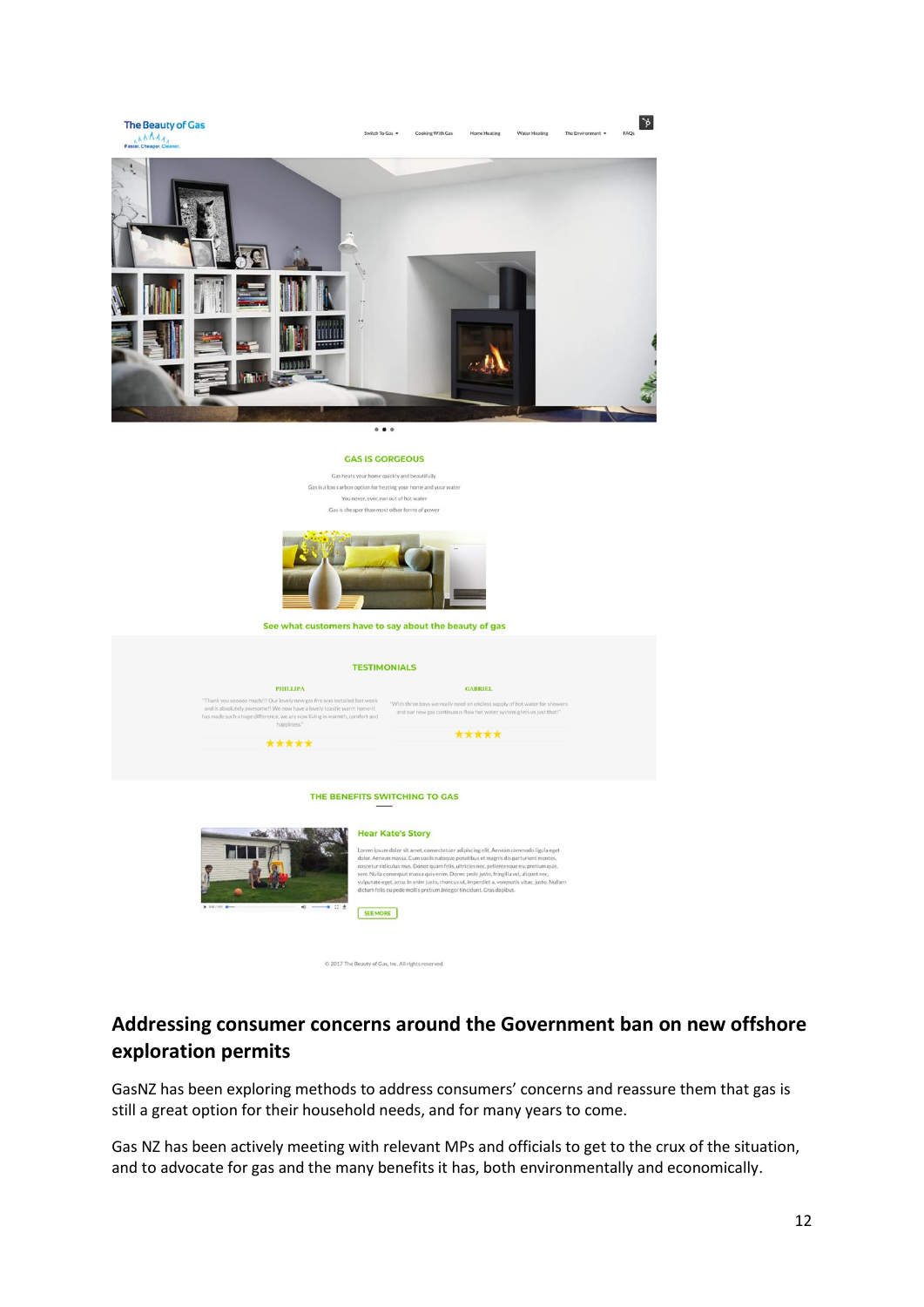We are also working with our media strategists to find the best method of getting the gas message across, through social media and the Beauty of Gas website.

A list of Q&As covering this issue has been placed on the GasNZ website and a project is underway to present this information in a more effective way through animation. Once this has been finished the next step is to explore ways of getting people to the animation and information.

This is a priority for both GANZ and the LPGA as it is recognised that any consumer flight from gas may potentially be far more damaging than any actual Government intervention.

### **2017 Gas Industry Forum another 'best yet'**

The 2017 GasNZ Forum, held in early November 2017, saw the biggest turn out to date, with 135 guests.

The Forum was held from 7-9 November, and included an array of high value presentations and workshops. Not only does the number of delegates keep increasing, but the nature and type of presentations gets more interesting and insightful.

The Forum focussed on where the direct use of gas sits on the policymakers' radar and how gas can be positioned as a lower carbon energy option for the country in coming years.

For the first time, the Forum included a panel debate on the future of gas in New Zealand. The delegate feedback on the panel discussion was excellent and a debate may feature in the 2018 Forum, albeit on a slightly different question.

These are the kinds of debates industry must have and the Forum is the right venue to start these kinds of discussions.

We were absolutely thrilled with the turn out for the 2017 Forum. The whole debate around how we use gas in our economy is gaining increasing traction and we hope there will be even more people attending this year to continue the discussion.

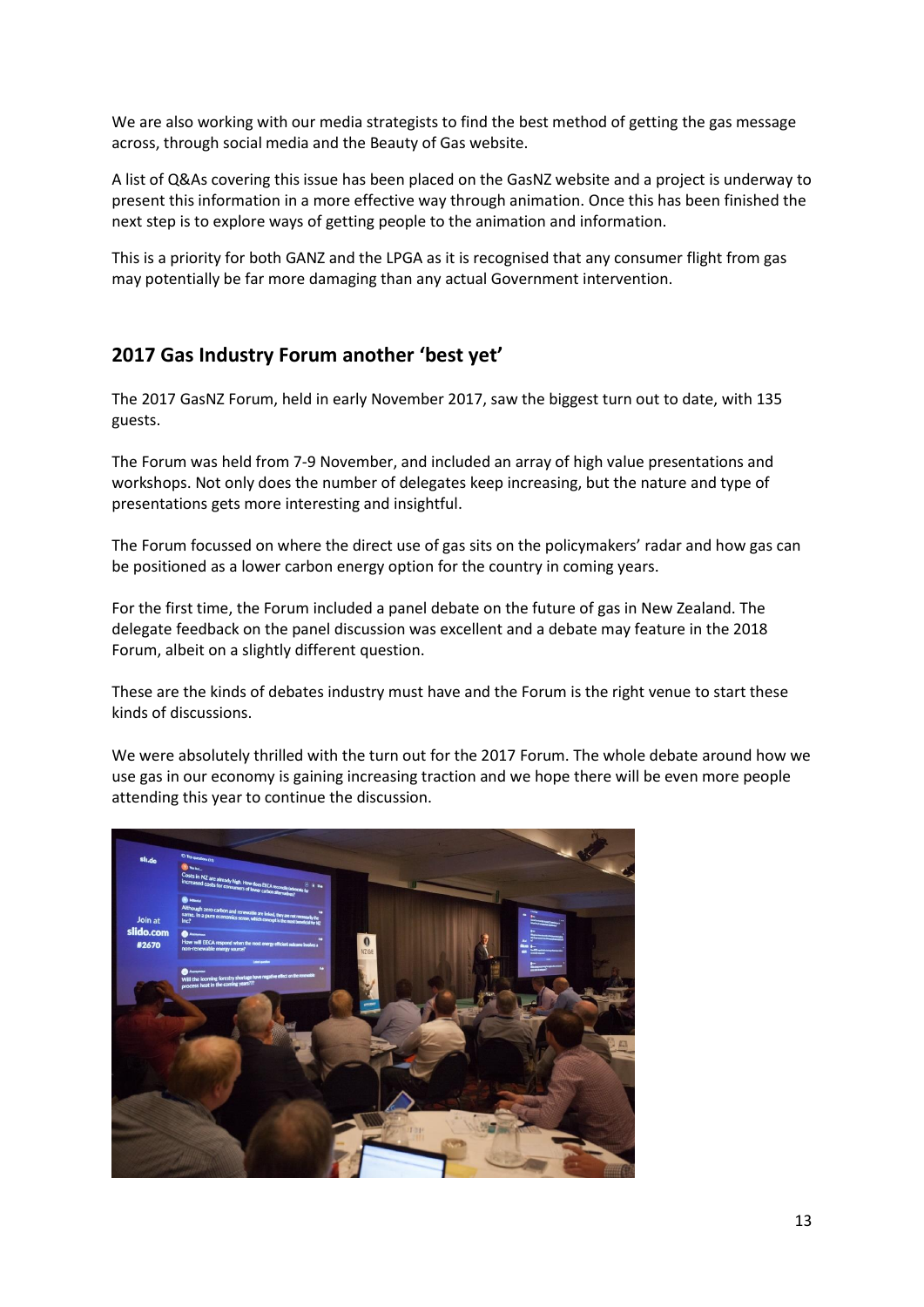## **2017 Gas and electricity safety campaign promoting safer New Zealand homes**

The Association collaborated with WorkSafe NZ on the content of the Energy Safety campaigns and supplying prizes for competitions. These were BBQs for the summer campaign and iPads for the winter campaigns.

The goal of the campaigns was to raise awareness of the risks of using electricity and gas inappropriately, to save lives and to prevent injury and harm. The campaign sought to highlight multiple summer and winter orientated risks associated with the use of gas and electricity, and consequently, increase awareness and change behaviours around these.

Claude the Cat once again played a major role. Other assets for the campaigns have included a strong social media presence, videos on each of the risks, radio advertisements, online advertising and out-of-home advertising.



The winter campaigns focused on:

- Using an LPG cabinet heater safely
- Installing gas appliances safely
- What to do if you smell gas
- Appropriate power board usage
- Using electric blankets safely
- How to identify loose connections

The summer campaign focused on:

- Gas safety in caravans
- Gas safety when camping
- Looking out for powerlines
- RCD safety
- Battery use and charging
- Buying electrical products online
- Checking your LPG connections for leaks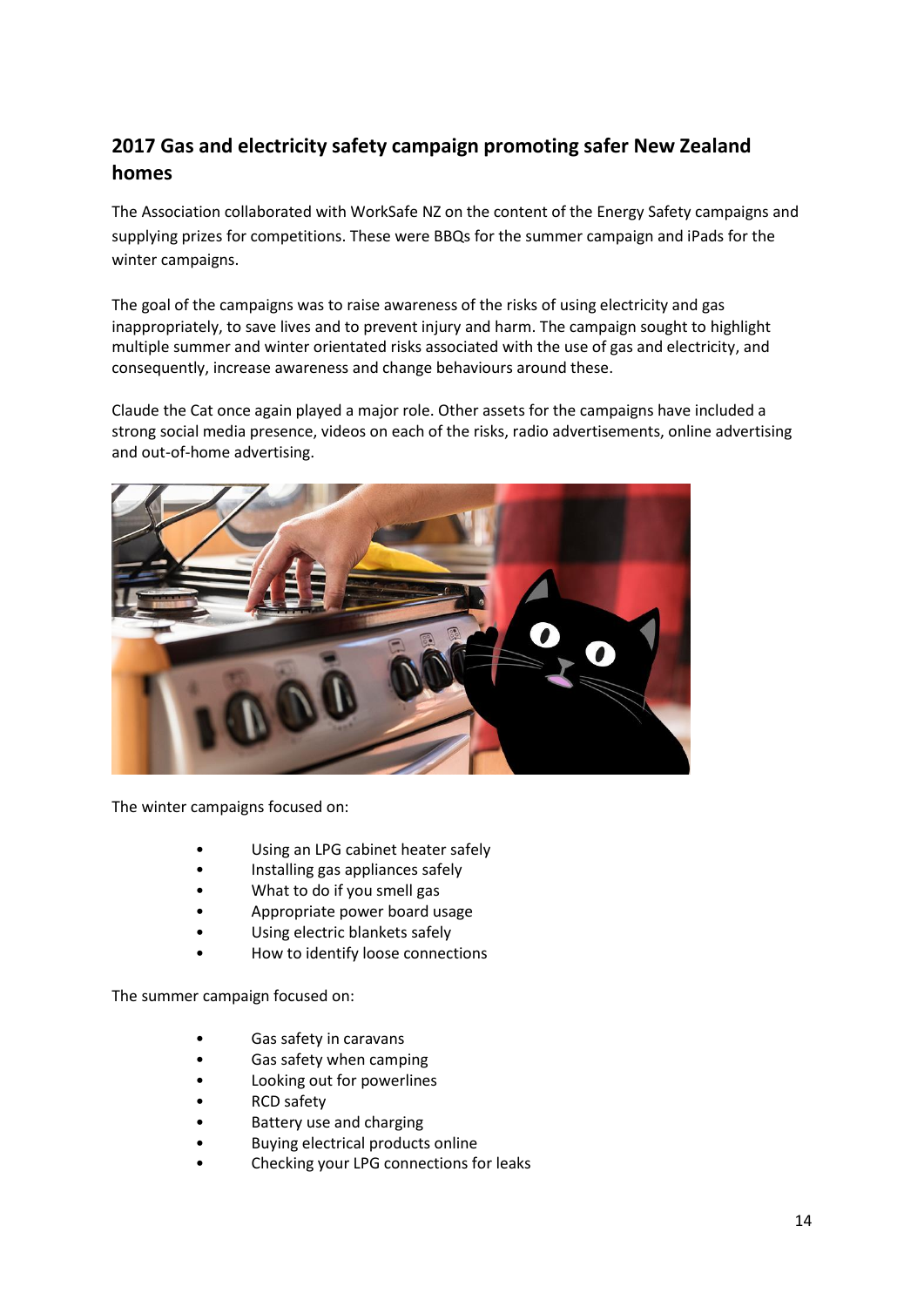The campaign was successful in increasing understanding of risks in this sector and the campaign is having a tangible impact on those who see it. The understanding of risks increases the more people are exposed to the campaign.

# **Operations**

### **Technical Advisory Group and Gas Training Committee**

The Technical Advisory Group (TAG) continued its focus on engineering, quality and safety in the industry, looking at issues ranging from low frequency induced current on metallic pipelines through to gas pipeline signage. A number of projects were progressed during the year including:

- **Assessment methodology for low frequency induced current on metallic pipelines**. This research resulted in a toolkit being developed for pipeline owners to assist in assessing risk levels and associated remediation.
- **Mechanical fittings on PE pipe**: This project team undertook a study and test programme of crimp tools and fittings for PE risers, riser size, and corrosion. Testing is mainly now complete, and a report will be generated once this has been completed.
- **Gas pipeline signage:** Looking at standardisation across the industry and ensuring compliance
- **PE pipeline material and colour**: Ensuring standardisation, industry compliance and cost effectiveness through consistency and the ability to use more cost-effective product.
- **Exposure to Gas:** An ongoing project is researching the implications on personnel to longterm exposure to natural gas and associated chemistry.

The current work programme for the TAG committee includes completion of the above projects and a focus on:

- **Pre 85 PE** pipe which is an international issue where brittle failure mechanisms have been identified.
- **PE pipe squeeze off repair options** which has been identified as one of the main contributing factors to the Pre 85 pipe cracking, and has been documented as a requirement in the current version of the pipeline suite of standards, AS/NZS4645.

Through its Gas Training Committee, and consultant Zander Services Ltd, a new Competency Protocol was drafted. The committee is continuing to develop the protocol and align to the qualifications framework.

A significant amount of work will be needed in 2019 to finalise the Competency Protocol and develop the associated training and assessment material and set up administration and governance arrangements.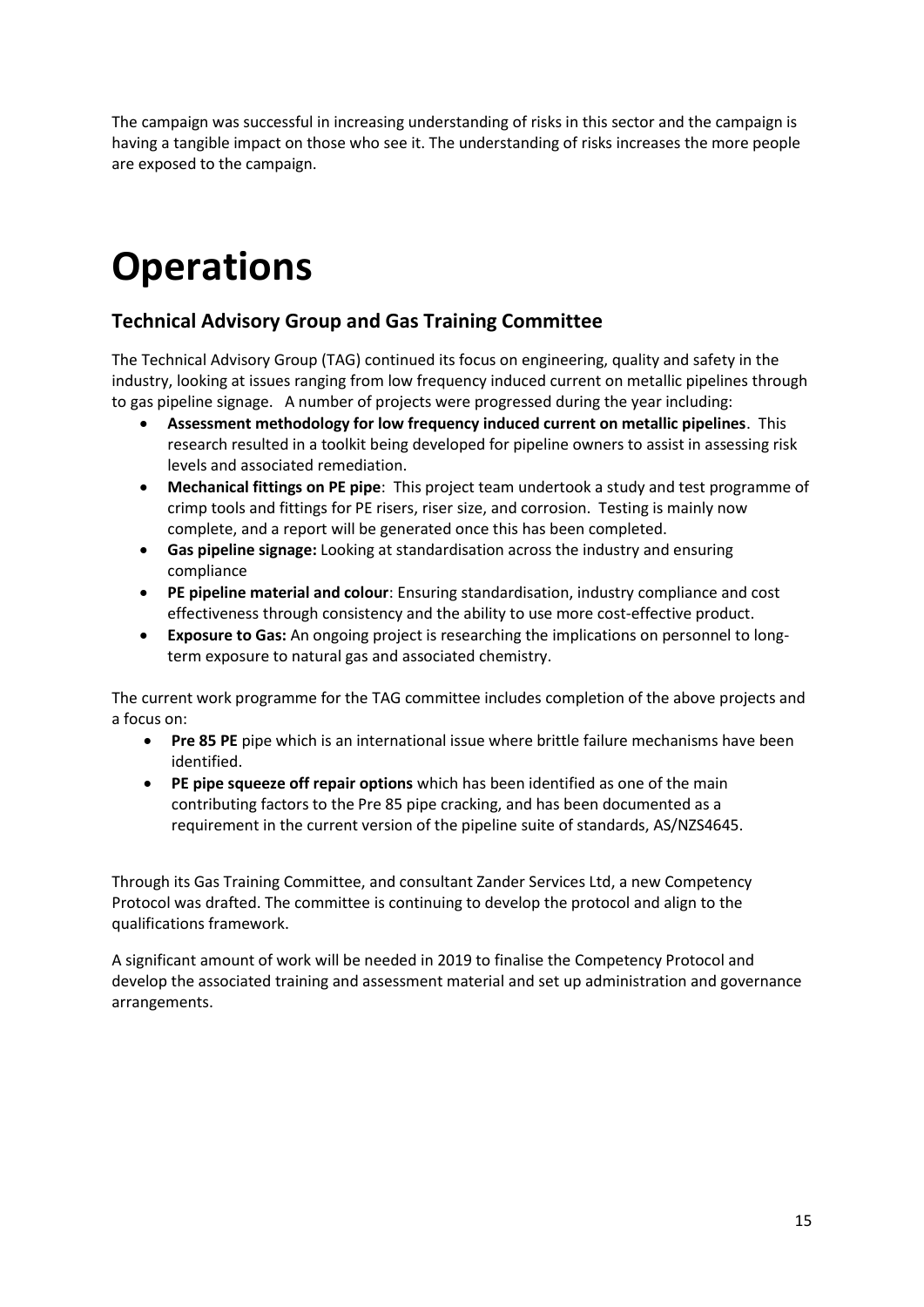# **Standards**

#### **1. Industry funding of trans-Tasman Standards an ongoing concern**

The commissioning fees for joint Standards with Australia has continued to cause problems across New Zealand's gas industry. The Association has not yet faced this issue directly as all the Standards in the Gas Regulations are covered by Energy Safety/WorkSafe NZ.

MBIE is currently undertaking a review of how Standards NZ is funded, with the commissioning fees for joint Australian Standards a major focus.

Continuing industry support is vital, as AS/NZS1596 2014 has already featured prominently this year as a means of compliance with sections of the HS Regulations.

## **AG-001 Gas Appliances Committee well worth the effort**

The joining of the Australian gas appliance suite of design Standards remains high on the agenda for the New Zealand gas appliance industry. The Executive Director is a member of the AG-001 Gas Appliances Committee which oversees the entire suite of appliance-specific Standards.

Four new Standards in the AS/NZS 5263 series are ongoing. They are:

- AS/NZS 5263.1.5, Gas appliances, Part 1.5: Domestic Gas Refrigerators (Revision of AS 4555- 2002 (AG105)
- AS/NZS 5263.1.9, Gas appliances, Part 1.9: Gas laundry dryers (Revision of AS 455 4-2005)
- AS/NZS 5263.1.60 Gas appliances, Part 1. 60: Gas pool heaters (Revision of AS 4560-2004)
- AS/NZS 5263 Gas appliances Part 1.11: Small gas engine driven appliances

There are also revisions of six AS/NZS 5263 series Standards which commenced early 2018.

AS/NZS 5263 parts:

- Domestic gas cookers
- Gas Fired water heaters
- Gas Space heaters
- 1.7 Domestic outdoor gas BBQs
- 1.6 Gas Ducted air heaters
- 1.8 Decorative gas log and other fuel effect appliances

This process takes a lot of time and effort from the New Zealand representatives who attend the AG-001 Committee and the Sub-committee meetings to consider the specific appliances' standards. However, given the importance of having joint standards to be used in the certification process by the Australian test laboratories, and the need to produce updated standards in a joint committee setting, this is worthy of the effort.

The Executive Director is a member of this Committee.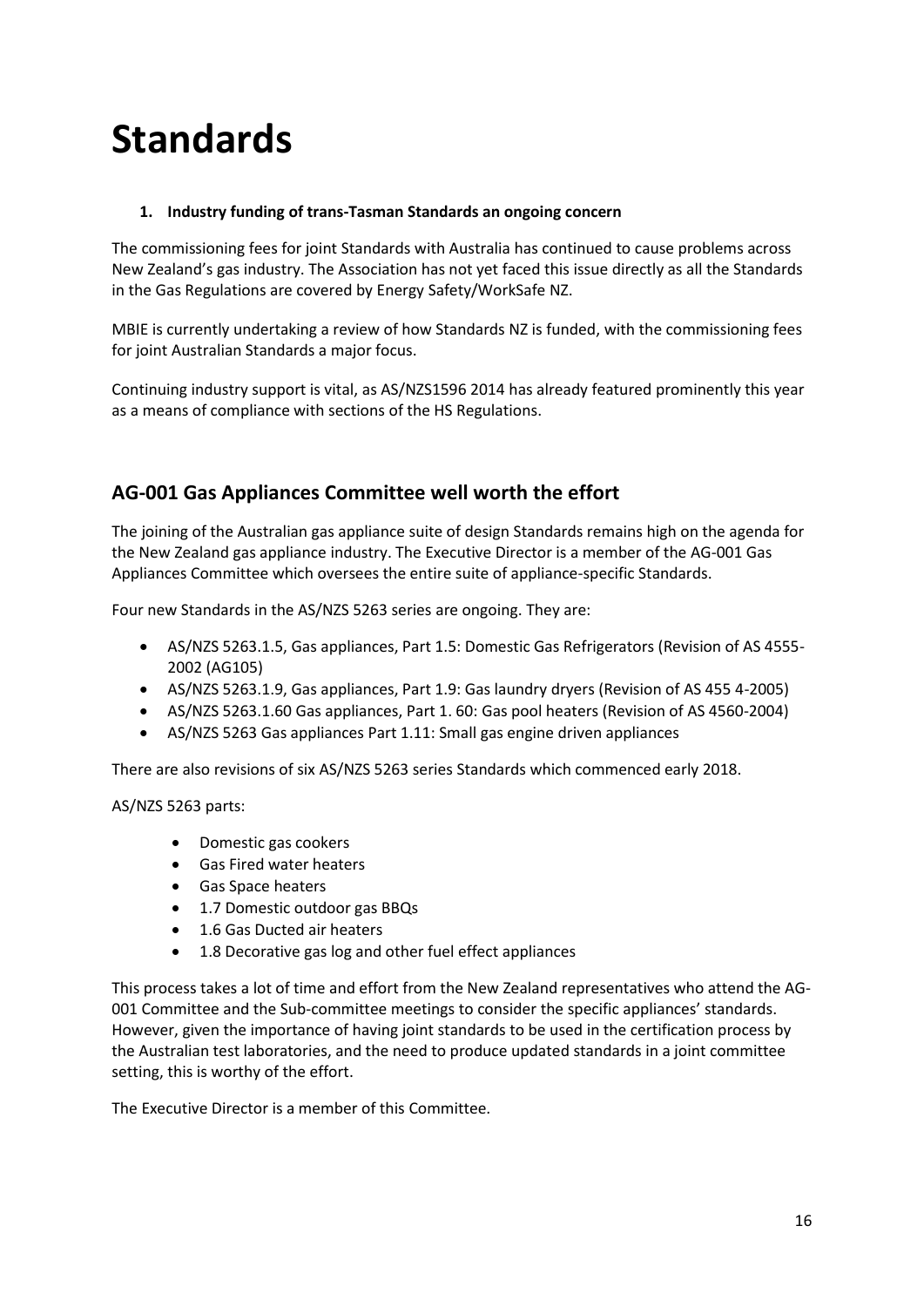### **Review of AS/NZS 4645 Gas distribution systems**

A full review of this Standard, which covers both natural gas and LPG distribution systems, was completed and published this year.

The issues for review were:

- Ensuring the safe design and operation of customer metering equipment
- The practicality of increasing operating pressure in existing pipe systems
- Improving the risk assessment process
- Incorporating lessons from the Western Australian incident, with respect to leakage management

The Australian Chair of the review committee commented that the benefit of a joint standard is it allows Australian and New Zealand representatives to collaborate and to learn from one another's experiences.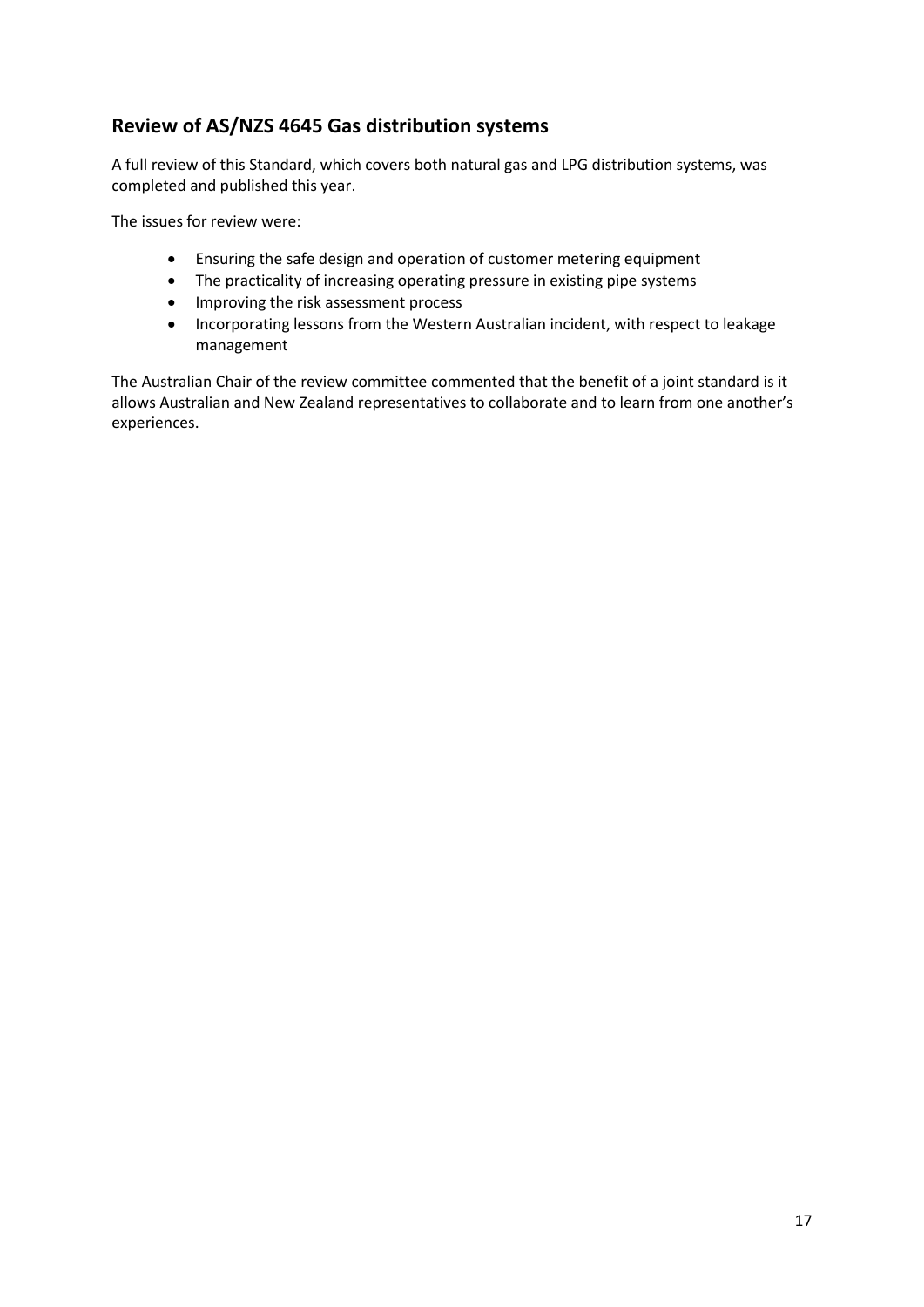#### **Board representation**

Board elected at the 2018 annual general meeting

| <b>First Gas</b> | René D'Ath            |  |
|------------------|-----------------------|--|
| GasNet           | Geoff Evans           |  |
| GES              | Gregg Brown           |  |
| Nova             | Craig Muirhead        |  |
| Powerco          | <b>Stuart Dickson</b> |  |
| Vector           | Peter Thorley         |  |
| Chair            | <b>Stuart Dickson</b> |  |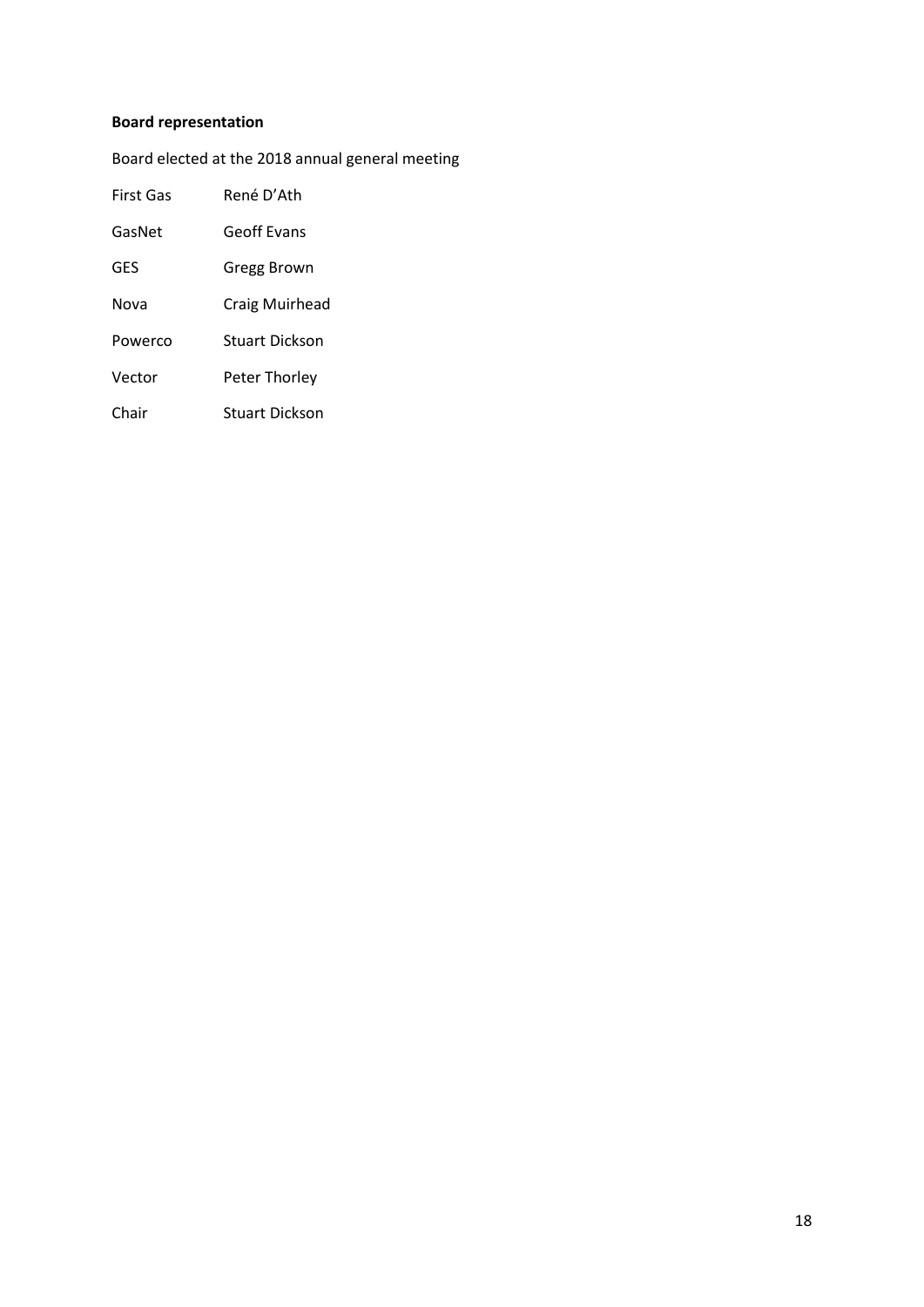#### **Membership of GANZ**

**Members**

Downer Utilities NZ Ltd

Electrix

First Gas Ltd

Gasnet Ltd

Gas Equipment Supplier (GES)

Nova Energy Ltd

Powerco Ltd

Vector Ltd

#### **Associate Members**

Combustion Control Ltd

Custom Controls Ltd

Elliot Scott Ltd

Envirogroup Ltd

Georg Fischer Ltd

NZ Meter NZ Ltd

Lordco CWG (NZ) Ltd

NZ Society of Master Plumbers & Gas

Palmers Plumbing & Heating Ltd

Pennial Jordan & Co Ltd

S I T Gas Controls PTY Ltd

Thomas Plumbing & Gas

#### **Gas Equipment Supplier Members (GES)**

Aber Holdings Ltd

Camec Ltd

De Longhi Ltd

ESCEA Ltd

Fisher & Paykel Appliances Ltd

Galpro Stylex Ltd